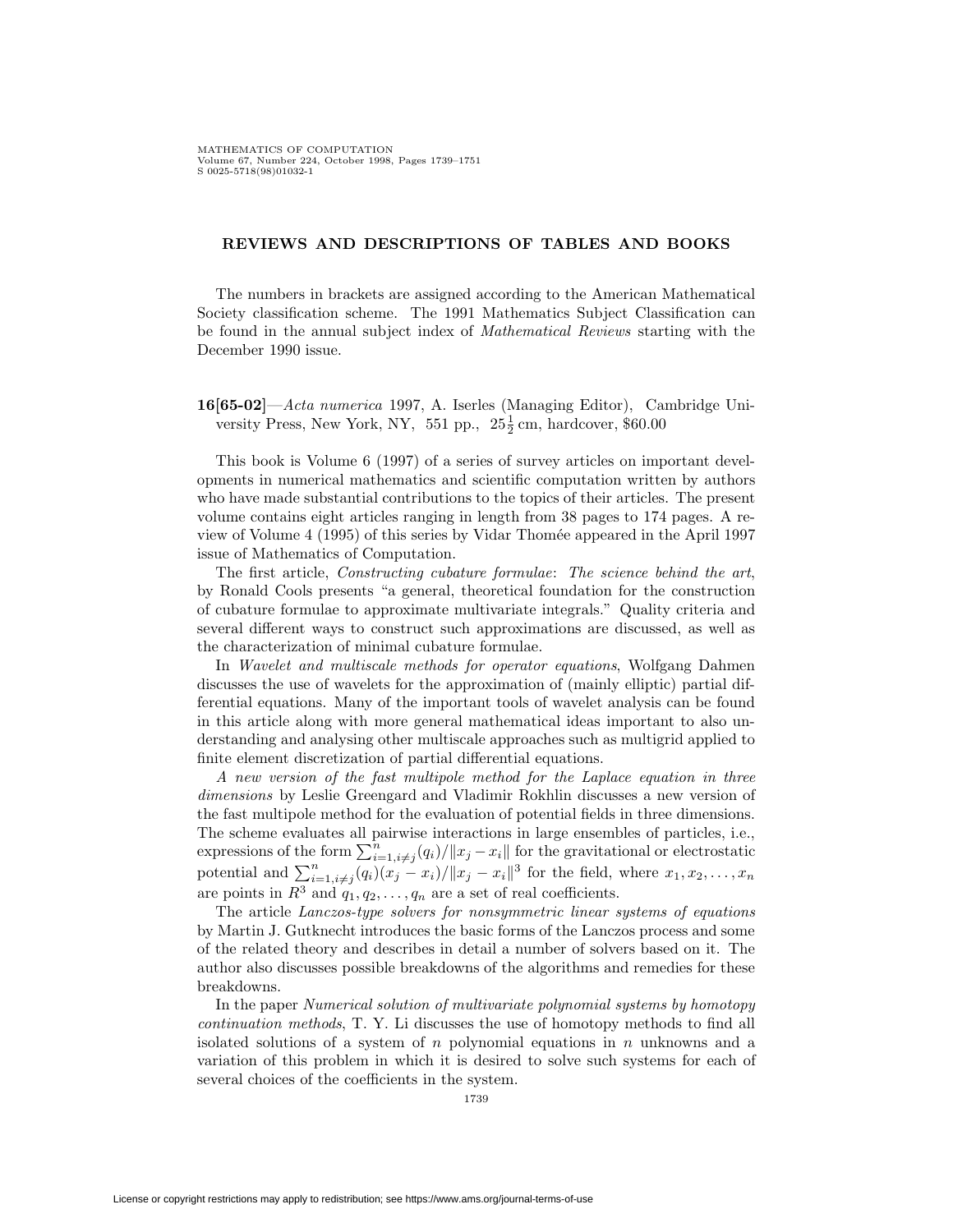In *Numerical solution of highly oscillatory ordinary differential equations*, by Linda R. Petzold, Laurent O. Jay, and Jeng Yen, the authors consider several different classes of problems exhibiting oscillatory behavior, including linear oscillatory systems, rigid and flexible mechanical systems, problems in molecular dynamics, and problems from circuit analysis and orbital mechanics. For each class of problems, they discuss "the structure of the equations, the objectives of the numerical simulation, the computational challenges, and some numerical methods that may be appropriate."

In the article *Computational methods for semiclassical and quantum transport in semiconductor devices*, Christian Ringhofer gives an overview of recently developed numerical methods for several models used in semiconductor device simulation. These include Galerkin methods for the semiclassical and quantum kinetic systems and difference methods for the classical and quantum hydrodynamical systems.

The final article by Steve Smale entitled *Complexity theory and numerical analysis* deals with the complexity analysis of algorithms and involves upper bounds on the time required in a numerical algorithm and estimates of the probability distribution of the condition number of a problem. Among the problems discussed are the solution of polynomial equations, the solution of linear systems of equations, and the calculation of eigenvectors.

This and the other volumes of the series provide an excellent way to learn about current research in a wide variety of areas in numerical analysis and scientific computation.

Richard S. Falk

**17[26A06, 34A50, 35A40, 65L60, 65M60, 65N30]**—*Computational differential equations*, by K. Eriksson, D. Estep, P. Hansbo, and C. Johnson, Cambridge University Press, New York, NY, 1996, xvi+538 pp.,  $22\frac{1}{2}$  cm, hardcover, \$100.00

In the philosophy of Leibnitz, analysis and numerical computation are equally important aspects of mathematics and are not considered as separate elements. Unfortunately, this unified view has been neglected for the last hundred years. Mathematical education has treated these elements as distinct and has emphasized the symbolic, analytic aspect of mathematics. Now, however, with the advent of powerful computational tools it is possible to again fuse mathematical analysis and computation. Inspried by the philosophy to Leibnitz, the authors have written an ambitious text for undergraduate/graduate engineers and scientists which combines mathematical modelling, analysis and computation.

In order to plot a course through the vast landscape of material dealing with computation, the authors have chosen a particular method and used it to present a unified treatment of problems ranging from the fundamental theorem of calculus to partial differential equations. The Galerkin method uses linear combinations of special classes of functions to approximate the solutions of differential equations. The special classes of functions may be polynomials, piecewise polynomials, or trigonometric polynomials, to name a few. The Galerkin method can be viewed as a natural extension of the venerable technique of separation of variables, which uses expansions in term of eigenfunctions.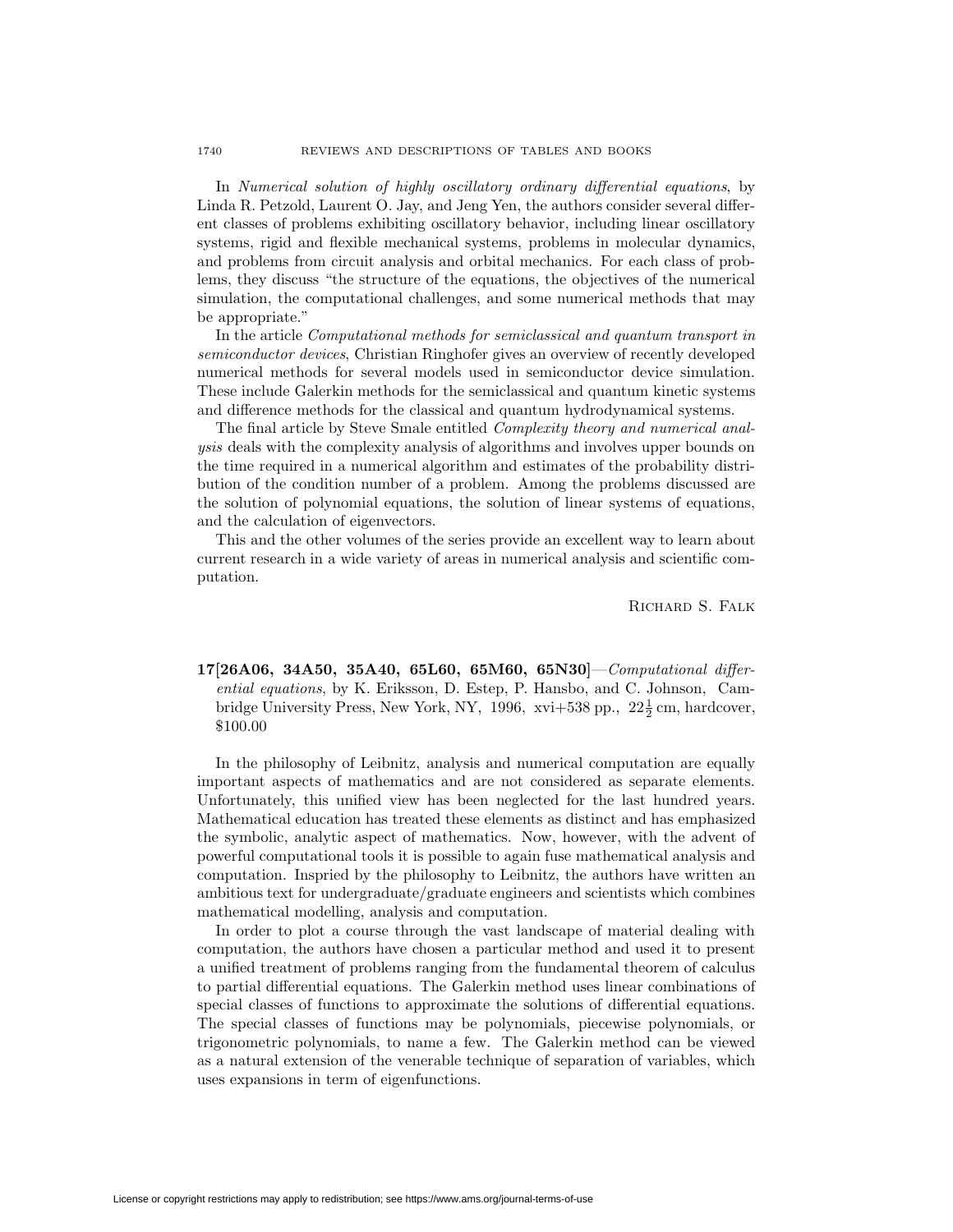The tone for the book is set in the review chapter on Calculus. The fundamental theorem of the calculus is formulated as an initial value problem for a differential equation. The solution of this problem is then approximated by piecewise constant functions. The accuracy of the approximation is estimated and the estimate is used to suggest a variable mesh algorithm to compute the approximations, to within a given tolerance, as cheaply as possible. The student is immediately made aware of the practical nature of computation and the goal of doing it as efficiently as possible.

Along the way the student is given some basic results on polynomial interpolation and quadrature, and a review of linear algebra.

In Chapter 6 we see the Galerkin method introduced in two basic problems that will be studied in great detail in later chapters. Somewhat surprisingly one of them is the first-order linear equation

$$
u'(t) + a(t)u(t) = f(t), \quad u(0) = u_0.
$$

Rather than the usual numerical discussion using the Euler method and its refinements, we find polynomial approximations used to reduce the problem to finding solutions of linear systems. Approximation by global polynomials with the basis  $1, t, t<sup>2</sup>, \ldots, t<sup>n</sup>$  leads to ill-conditioned systems of linear equations much as it does for least squares polynomial approximation. With this motivation, the authors turn to piecewise polynomial approximate solutions, limiting themselves to (discontinuous) piecewise constant and (continuous) piecewise linear functions.

In a second, more standard approach, the Galerkin finite element method is used to treat the boundary value problem

$$
-u''(x) = f(x), \quad u(0) = u(1) = 0.
$$

With the stage now set and the basic issues raised, the authors provide a chapter of numerical linear algebra. In Part II, they treat in detail two archetypal problems:

- (1) Two point boundary value problems on an interval [*a, b*] in Chapter 8, and
- (2) Initial value problems for systems of first order equations in Chapter 9.

In both chapters the authors carefully discuss the a priori estimates for the Galerkin methods employed and also the a posteriori estimates needed to develop adaptive mesh algorithms. The discussion of error also includes comments about the error arising from the approximation of certain integrals by quadrature formulas. Estimates are made that take into account all the sources of error.

Part III deals with problems in more than one space variable, including the wave equation, the heat equation and the Poisson equation. These chapters provide rather brief derivations of the linearized equations in the usual way. Formulas for the solutions of the heat and wave equations are stated rather than derived. The emphasis in these later chapters is on the geometrical and concrete computational aspects of finite elements in two and three dimensions. The presentation reaches its most advanced level in Chapters 18 and 19, which discuss finite element approximate solutions to convection-diffusion equations in which convection dominates. After 20 chapters of rather concrete, computationally oriented discussion, the authors state and prove the Lax-Milgram lemma and illustrate its application with several examples. This mode of exposition is contrary to that of most mathematics texts and is quite effective.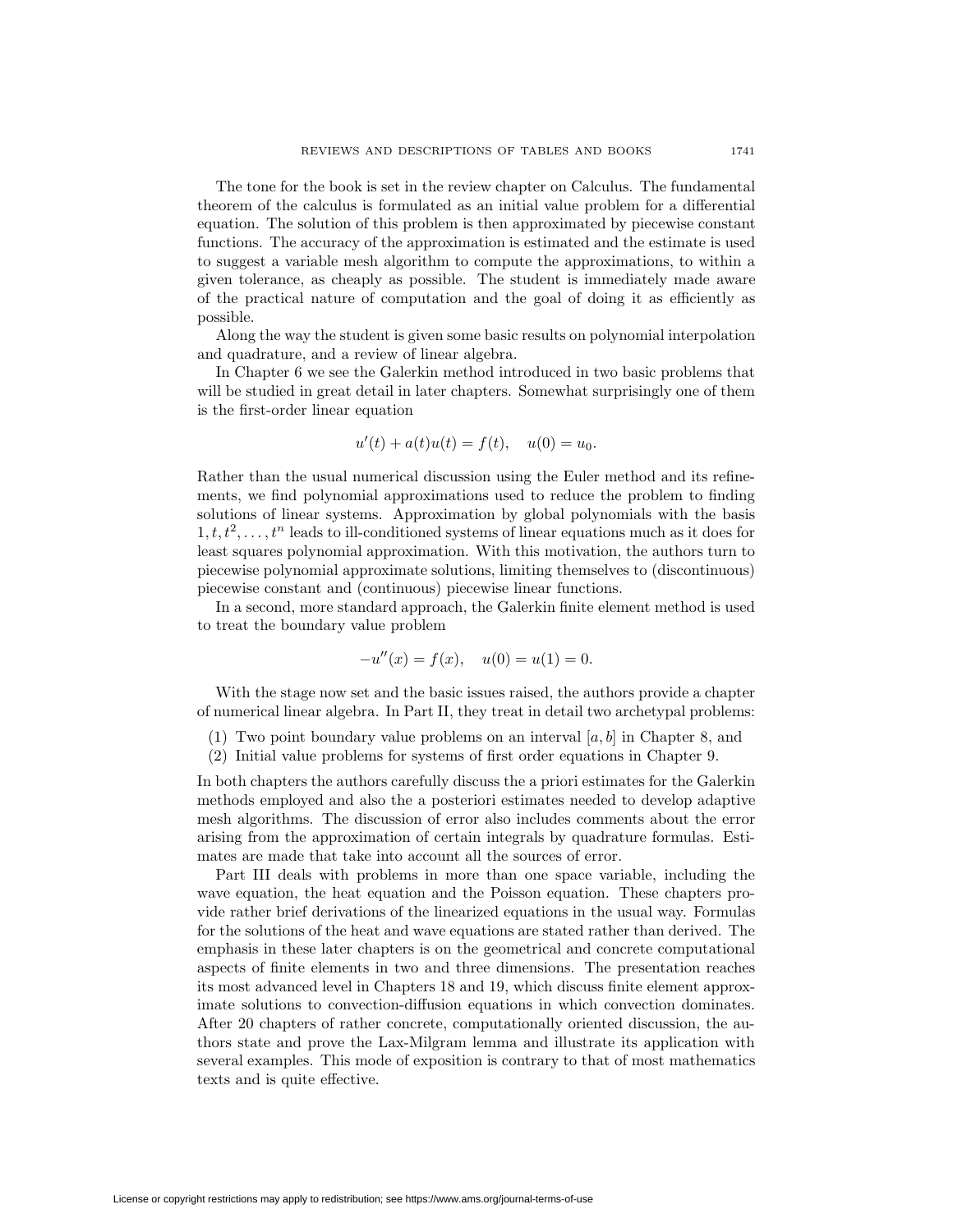The authors' writing style is clear and crisp. There is an abundance of quotations, many of them from Leibnitz, but also from sources ranging from Aristotle to Hank Williams. While interesting and amusing, not all of them seem particularly relevant.

Although the authors' stated goal is to fuse mathematical modeling, analysis and computation, the emphasis is clearly on computation. The authors' experience in computation gives them a perspective on the subject that allows them to stress the important issues. Rather than offer simply a collection of methods, they have chosen to unify the text by focusing on a single method—the Galerkin method. However, this comes at a cost because some other very effective techniques, particularly for ordinary differential equations, are not even mentioned.

Interesting problems are inserted throughout the text instead of being gathered together at the end of sections. They are often smaller steps in the proofs of larger propositions. In addition there are many computational projects which may be done with a collection of finite element codes developed at Chalmers University of Technology, Sweden. They are available at no charge at the Chalmers website. The web address that worked for me, different from the one given in the book, is http://www.md.chalmers.se/Math/Research/Femlab/.

The text would be suitable for a student having had the usual three semesters of calculus, linear algebra, a course in ordinary differential equations, and some experience with numerical analysis. The first two parts of the book could be used for an advanced undergraduate course, but Part III is graduate level material.

Because of its very definite point of view, this book does not fit the mold of the standard numerical analysis text or of the standard numerical analysis course. However, it is provocative and should be taken seriously by all faculty, not just those in applied mathematics. It takes a fresh look at some of the standard topics in undergraduate analysis, and the ideas of the text could be used in many courses in analysis and computation. While not without its limitations, this book provides a vision of computation and analysis that may become a model for the future.

> Jeffery Cooper Department of Mathematics University of Maryland College Park, Maryland 20742

**18[65-01, 65FXX]**—*Applied numerical linear algebra*, by James W. Demmel, SIAM, Philadelphia, PA, 1997,  $xi+419$  pp.,  $25\frac{1}{2}$  cm, softcover, \$45.00

This book is intended as a textbook in numerical linear algebra for first-year graduate students in a variety of engineering and scientific disciplines. In the preface the author gives a list of goals he was trying to meet. After stating his target audience, he goes on to write, "2. It should be self-contained, assuming only a good undergraduate backgound in linear algebra. 3. The students should learn the mathematical basis of the field, as well as how to build or find good numerical software. 4. Students should acquire a practical knowledge for solving real problems efficiently. In particular they should know what the state-of-the-art techniques are in each area*...* ". Finally he writes, "5. It should all fit in one semester*...* ".

This is a difficult undertaking. In my opinion the author has fallen short in certain ways, but the book is excellent nevertheless. It is clearly written, though somewhat demanding, and it is well organized.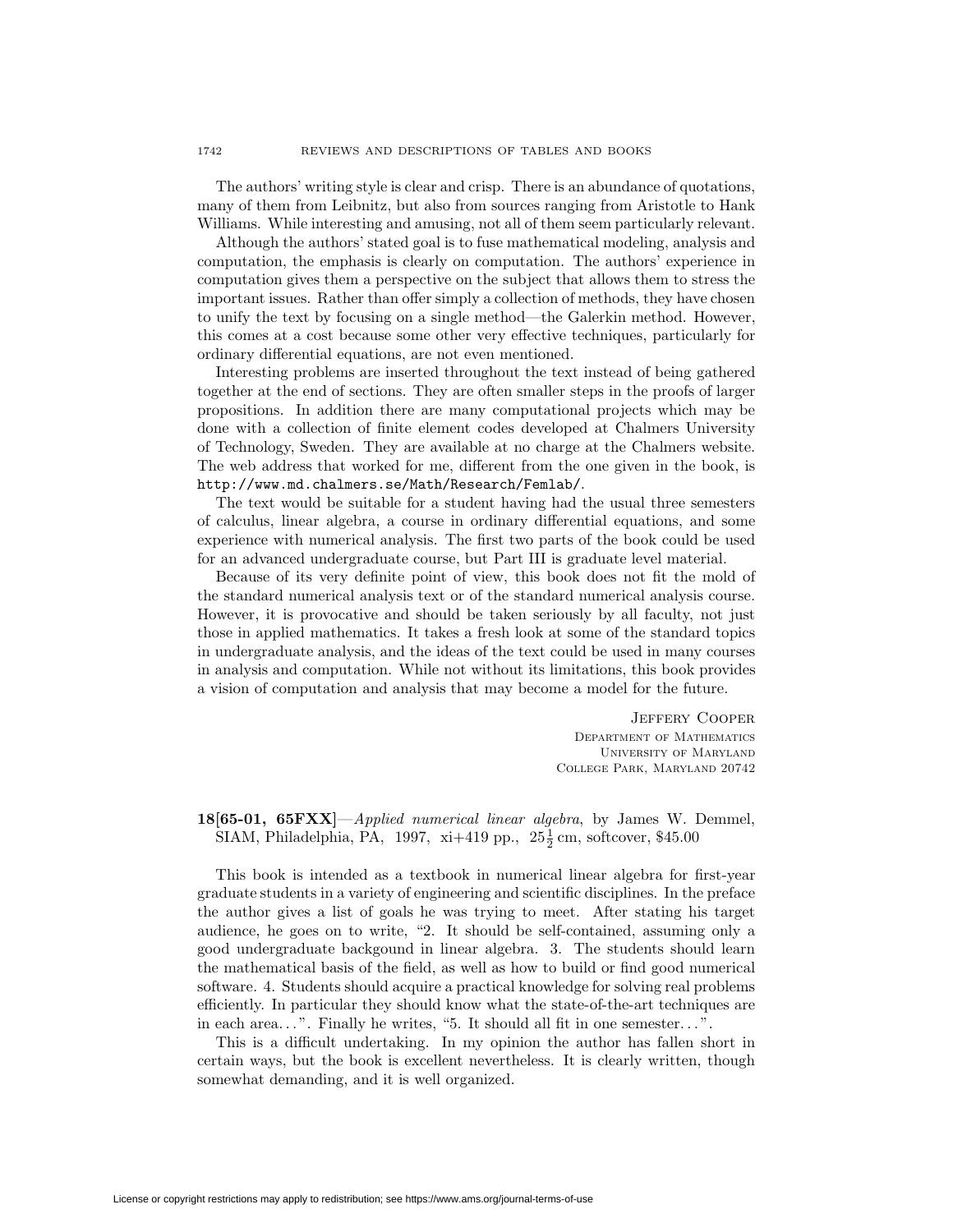All of the standard topics are there, including linear equation solving, linear least squares problems, nonsymmetric and symmetric eigenvalue problems, and the singular value decomposition. The perturbation theory associated with each of these topics is discussed. The basic computational tools are developed, and the algorithms are derived. Convergence and backward error analyses are supplied where needed. Sometimes rigorous convergence proofs are provided, but in other cases informal arguments are given instead.

A serious effort has been made to discuss every state-of-the-art algorithm in the core areas of numerical linear algebra. Not surprisingly, emphasis has been placed on those that have been included in LAPACK, to which Demmel has been a major contributor. Numerous pointers to LAPACK (and to Matlab and Templates) are included. Wherever two or more algorithms for the same problem are given, advice on which is best in which situations is also given.

A long chapter on iterative methods includes not only the standard SOR and conjugate gradient theories, but also material on fast Poisson solvers, multigrid, and domain decomposition.

The final chapter is on iterative methods for eigenvalue problems. The focus is on the Lanczos algorithm for symmetric matrices, but there is also a brief discussion of the nonsymmetric problem.

Several other features are worth mentioning. Interesting and illuminating applications are sprinkled throughout the text. The impact of modern cache-based computer architectures on algorithm design is discussed. Relative perturbation theory and high-accuracy algorithms are included. The author maintains a homepage for the book (http://www.siam.org/books/demmel/demmel class), at which one finds a list of errata, Matlab source code for examples and problems, and numerous links to software libraries and various information sources.

The book contains a huge amount of information within 400 pages. It follows that the presentation must be fairly steep. Indeed, many details are left to the reader, usually with scant hints. Most students will find this book to be tough sledding.

It is also fair to say that the book contains much more than could be covered in a single semester. In the preface the author gives advice on what to include in a one-semester course. The amount of material listed there is far more than I would undertake.

One apsect of the book's organization displeased me. It is difficult to find one's way from the problems back to the appropriate place in the text. For example, Question 6.7 on page 358 asks the student to prove Lemma 6.7. The way the numbering scheme is set up, Lemma 6.7 could be anywhere in Chapter 6, which is 96 pages long. I located Figure 6.7, Theorem 6.7, Example 6.7, and Definition 6.7 before finally finding Lemma 6.7, which turns out to be a list of fundamental properties of Chebyshev polynomials on page 296. Looking further, I found an Algorithm 6.7 and a displayed equation (6.7). There are several things that could have been done to make navigation easier. The questions could have been placed at the ends of sections rather than gathered at the end of each chapter. There could have been fewer independent numbering schemes. For example, there could have been a common numbering scheme for definitions, theorems, lemmas, propositions, and algorithms. Also, items could have been numbered by chapter.section, not just by chapter.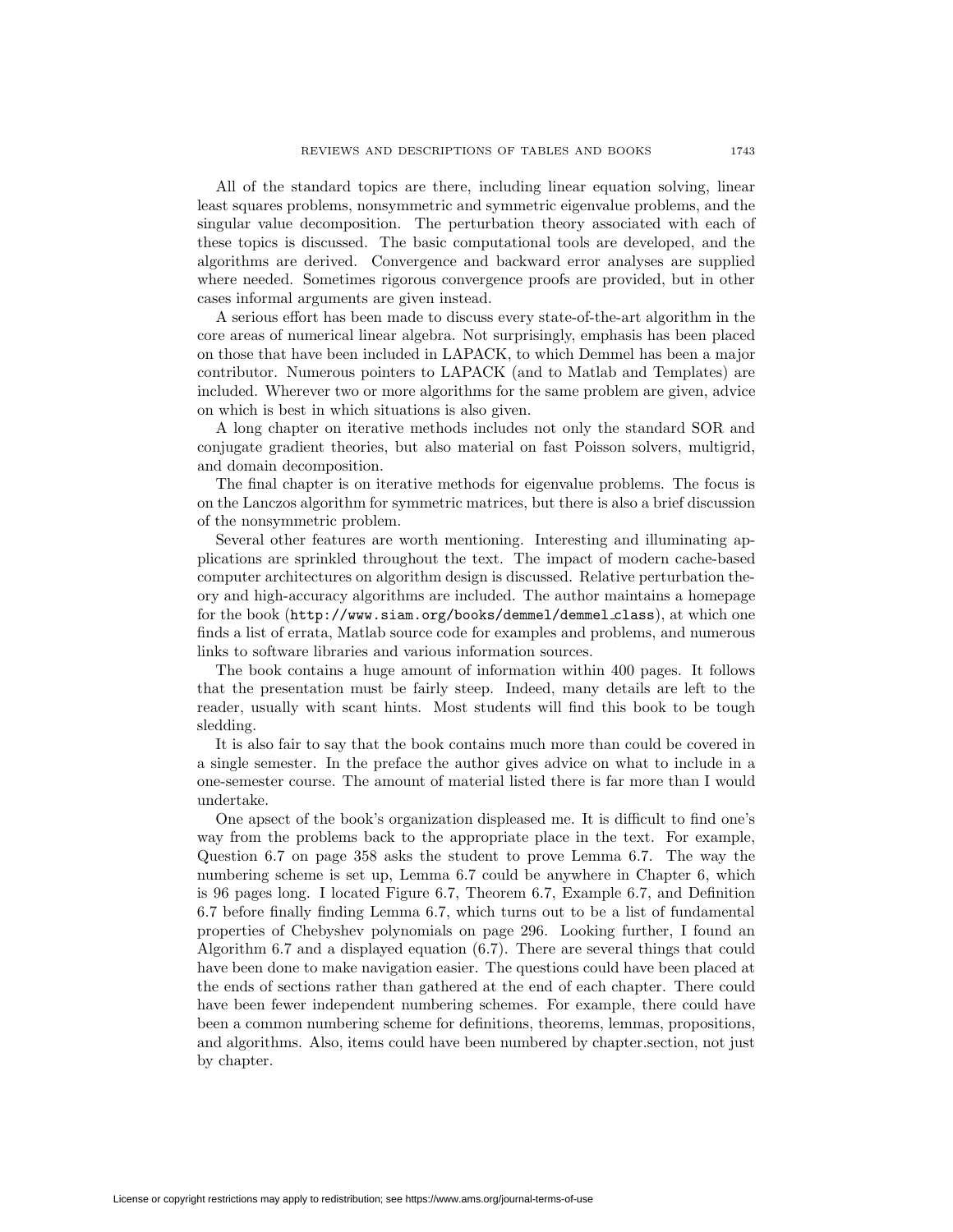On the positive side, the book has a detailed table of contents and an extensive index, so it should be easy to use as a reference book.

I can recommend this book as a text for a class of outstanding, well-prepared students. It is also an excellent, up-to-date reference for experts.

> DAVID S. WATKINS Department of Pure and Applied Mathematics WASHINGTON STATE UNIVERSITY Polman, Washington 99164-3113

**19[65D25]**— *Computational differentiation techniques, applicatitons, and tools*, Martin Berg, Christian Bischof, George Corliss, and Andreas Griewank (editors), SIAM, Philadelphia, PA, 1996, xv+421 pp., 25 cm, softcover, \$65.00

This is one of the most interesting mathematical books that I have had in my hands for a long time. Its editors have strived to illuminate the ideas and the potential of computational differentiation by assembling a total of 36 contributions from nearly as many authors: each of them points a beam of light on the subject from a special direction, and the fascinating result is the appearance of a rather comprehensive image of this fast-growing, important area of scientific computing. Naturally, this also testifies to the skill of the organizers of the workshop in inviting the right people.

It is impossible to give credit to the individual contributions. Someone having a basic acquaintance with computational differentiation (this slightly wider notion has replaced the original term "automatic differentiation") may pick articles to his or her liking in any order, and will find many which offer interesting and relevant reading. Someone without prior knowledge of the subject should start with an introductory survey article (several of these papers have the appropriate flavor) and then will at least be able to gather an impression of the potential of computational differentiation for his or her own work. Gnerally, the articles maintain a nice balance between readability and technicality.

The volume should greatly help in advertising the important benefits that may be derived from computational differentiation in many areas of scientific computing, and it may help to attract a number of scientists into developping the subject further.

HANS J. STETTER

# **20[65K10, 90C26]**—*Numerica: A modelling language for global optimization*, by Pascal Van Hentenryck, Laurent Michel, and Yves Deville, The MIT Press, Cambridge, MA, 1997, xvii+210 pp., 23 cm, softcover, \$25.00

The overall subject area encompassing this book is the numerical solution of nonlinear systems of equations and constrained and unconstrained optimization. More precisely, the book describes certain techniques for finding *all* solutions to nonlinear systems of equations and to finding *global* optima. Until recently unrecognised by many researchers in the field, such computational methods both provide mathematical rigor and are applicable to many practical problems. The authors have a commercial implementation, ILOG Numerica, that embodies both their own variants of these methods and a modeling language to interface well with the methods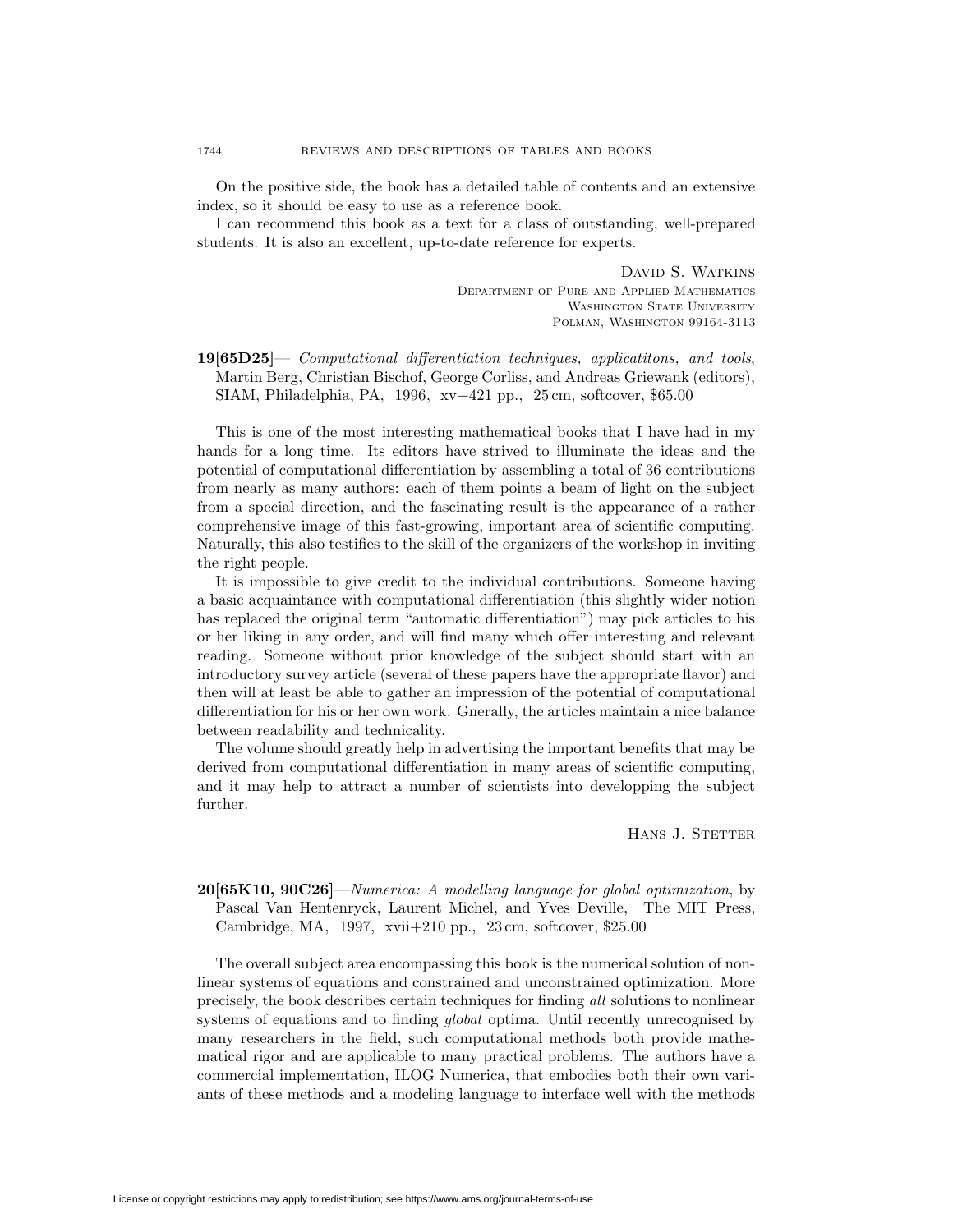and to be user friendly. The book introduces the underlying methods and the modeling language, presents computational results obtained with Numerica, and guides the reader in use of Numerica. Some details are given below.

# 1. Overall subject area

Part of the basis of the computational procedures in Numerica is *interval arithmetic*, in which operations are performed on intervals rather than numbers. The crucial fact about implementations of interval arithmetic with floating point arithmetic is *rigorous enclosure of ranges*. That is, if  $x = [x, \overline{x}]$  is an interval (or, more generally, an interval vector), and  $f(x)$  is an interval value obtained by evaluating an expression *f* with interval arithmetic, then

$$
\{f(x) \mid x \in \mathbf{x}\} \subseteq \mathbf{f}(\mathbf{x}),
$$

i.e., the interval value contains the range. Since, with proper rounding control, this computational result contains the range with *mathematical rigor*, interval arithmetic is used in various automatic theorem proving contexts. Interval arithmetic is thus particularly elegant and powerful in handling systems of inequality constraints and in global optimization, where bounds on the range of an objective function are valuable.

For a simple illustrative example, suppose it is to be determined whether the constraint  $x_1^2 - x_2 \ge 0$  is valid in the rectangle, i.e., in the interval vector  $([1, 2], [3, 4])^T$ .<br>An interval evaluation of the left side of the constraint vields An interval evaluation of the left side of the constraint yields

 $[1, 2]^2 - [3, 4] = [1, 4] - [9, 16] = [-15, -5] < 0.$ 

Thus, every point in  $([1, 2], [3, 4])^T$  is infeasible with respect to the constraint  $x_1^2 - x_2 \geq 0.$ <br>
Intil rece

Until recently, knowledge of interval arithmetic was either limited or eschewed. Many numerical analysts had not recognised that it is possible to compute rigorous bounds on ranges. Among those who had heard of interval arithmetic, a common objection was that the "bounds on the range are so pessimistic that they are useless." This is true for naive, inappropriate use of interval arithmetic, and overly optimistic early claims about interval arithmetic led to disbelief. However, research in the past twenty years has led to clearer views of the possibilities, more practical algorithms, and solution of significant application problems with interval methods. Numerica is a manifestation of such research.

The elements of interval arithmetic necessary for understanding the other subject matter are introduced clearly in *Numerica*: *A modeling language for global optimization*.

On the application level, the book *Numerica* addresses two main problems of nonlinear programming:

• The numerical solution of inequality-constrained nonlinear systems of equations,

(1) Find all solutions to 
$$
f(x) = 0
$$
  
subject to  $g(x) \leq 0$ ,

where  $f: \mathbf{x} \in \mathbb{R}^n \to \mathbb{R}^n$  and  $g: \mathbf{x} \to \mathbb{R}^{m_2}$ ,  $m_2 \geq 0$ , where  $\mathbf{x}$  is an interval vector

$$
\boldsymbol{x} = ([\underline{x}_1, \overline{x}_1], \ldots, [\underline{x}_n, \overline{x}_n])^T;
$$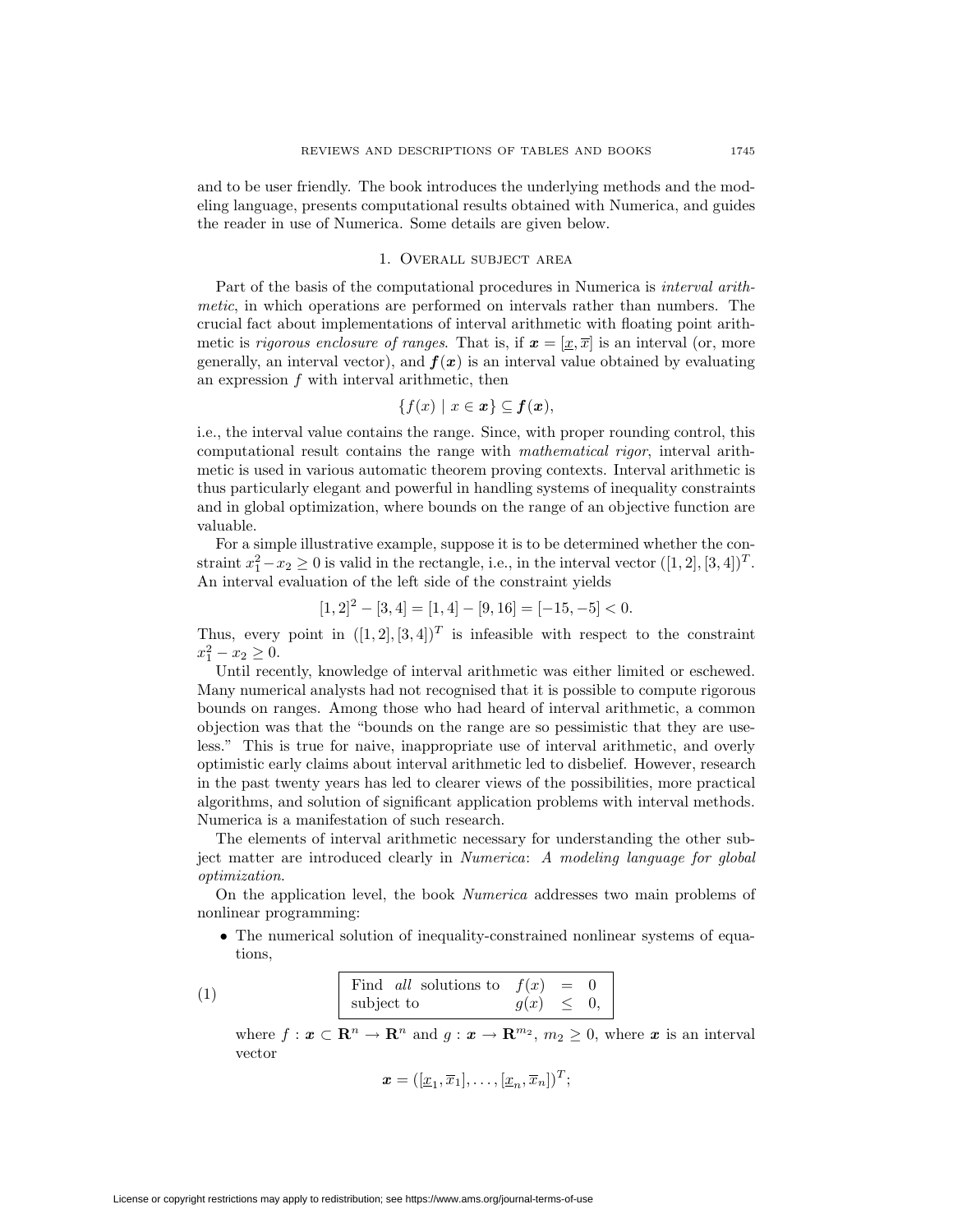and

*•* Constrained nonlinear optimization:

(2) 
$$
\begin{array}{|l|}\n\hline \text{minimize} & \phi(x) \\ \text{subject to} & \begin{cases} c(x) & = & 0 \\ g(x) & \leq & 0 \end{cases} \text{ and } \end{array}
$$

where  $\phi$  :  $\mathbf{x} \subset \mathbf{R}^n \to \mathbf{R}$ ,  $c : \mathbf{x} \to \mathbf{R}^{m_1}$ , and  $g : \mathbf{x} \to \mathbf{R}^{m^2}$ , where  $\mathbf{x}$  is an interval vector, and  $m_i > 0$  and  $m_i > 0$ . Here a *alobel* optimum, that is the interval vector, and  $m_1 \geq 0$  and  $m_2 \geq 0$ . Here, a *global* optimum, that is, the lowest possible value of  $\phi$  over the feasible set, is sought.

In problem 2, it is possible to consider all or some of the interval bounds  $x_i$  and  $\overline{x_i}$  as constraints. In *Numerica*, the concept "min-stable", basically the assumption that the minimum of  $\phi$  occurs in the interior of the compact search region  $x$ , is introduced. If this assumption is violated, some or all of the bounds  $x_i \geq x_i$  and  $x_i \leq \overline{x}_i$  can be introduced as explicit inequality constraints.

### 2. Main research contributions of the authors

The book *Numerica* is not a research monograph, but it does contain polished results of original work by the authors. These include

- *•* a unique implementation of constraint solving, and
- *•* a modeling language to fit both the users' thought processes and the solution process.

Constraint solving or constraint propagation is a fairly well-known technique in artificial intelligence in the form of *constraint logic programming*. As a simplified example of the underlying idea for interval constraint propagation, suppose we are interested in the portion of the box  $x = ([-1, 1], [0, 2])^T$  that is feasible with respect to the constraint system

$$
c(x) = x_1^2 + x_2^2 - 1 = 0,
$$
  
\n
$$
g(x) = x_1 + x_2 \leq 0.
$$

Then we can solve for one variable in terms of the others in each of the constraints, to obtain sharper bounds. For example, we can solve for  $x_2$  in  $c(x) = 0$  to obtain

$$
x_2 \in -\sqrt{1-x_1^2} \cup \sqrt{1-x_1^2} = [-1,1], \text{ whence}
$$
  

$$
x_2 \in [-1,1] \cap [0,2] = [0,1].
$$

We may then solve for  $x_1$  in  $g(x) \leq 0$  to obtain

$$
x_1 \leq -x_2 \in [-1, 0],
$$
 whence  
 $x_1 \in [-1, 0].$ 

We have thus reduced the initial set  $([-1,1],[0,2])^T$  to the smaller set  $([-1,0],[0,1])^T$  In some cases it is possible for this technique alone to reduce  $([-1,0], [0,1])^T$ . In some cases, it is possible for this technique alone to reduce an initial region *x* to a point, or to prove that no feasible point exists in *x*.

This basic idea can be used in various ways. For example, each variable can be solved in each equation, as above. Alternately, as in [1] or [5, Ch. 7], the constraints can be parsed, and the relationships among the intermediate results produced during evaluation of the expressions defining the constraints can be used. In *Numerica*, the authors have developed a special univariate bisection method to work with the original constraints. This method appears to be effective on many problems.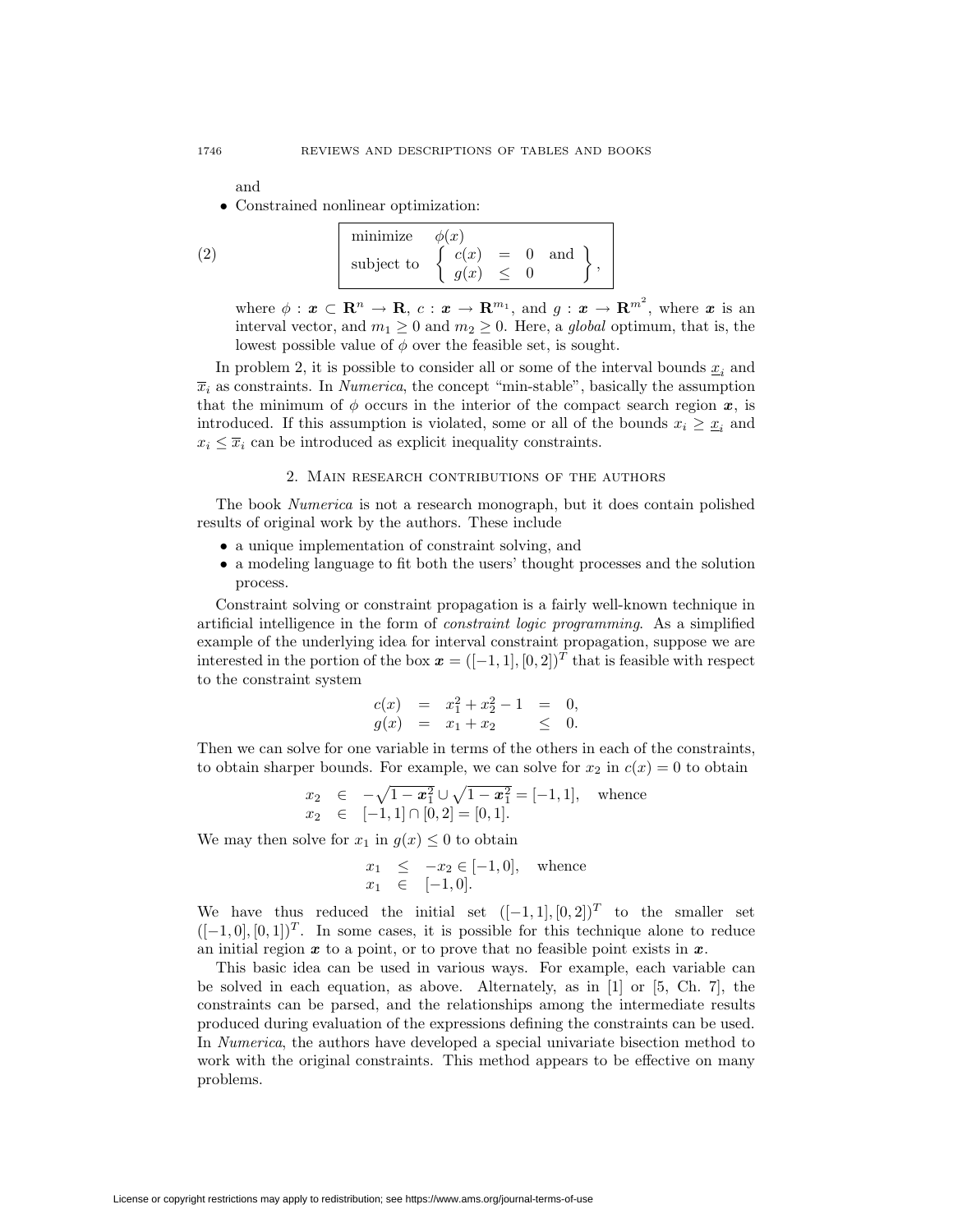Some experts have implemented interval constraints in the logic programming (artificial intelligence) language PROLOG; see [2], [6], or [7]. A disadvantage of PROLOG implementations of algorithms for problems 1 or 2 is that execution can be extremely slow. One idea behind the authors' modeling language Numerica is increased efficiency.

The book *Numerica* itself needs to be read to grasp the full scope of the authors' new language. However, as an example, take Problem 4.3 from [3]:

minimize 
$$
x_1^{0.6} + (3(x_1 + u_1))^{0.6} - 6x_1 - 4u_1 + 3u_2
$$
  
subject to 
$$
\begin{cases} x_1 + 2u_1 \leq 4 \text{ and} \\ 3x_1 + 3u_1 + 2u_2 \leq 4 \end{cases}
$$
.

A corresponding Numerica file is:

Variable :

```
x1 in [1e − 2..3];
    u1 in [0..2];
    u2 in [0..1];
Body :
  minimize
    x1^00.6 + (3*(x1+u1))^0.6 - 6*x1 - 4*u1 + 3*u2subject to
    x1 + 2 ∗ u1 <= 4;
    3 ∗ x1 + 3 ∗ u1 + 2 ∗ u2 <= 4;
Display :
  dynamic;
```
Others, as in [4] or [1], have developed special languages or systems for constraint techniques. However, [4] is a general system without specific regard to global optimization, while the algorithms underlying [1] are different.

### 3. Contents of the book

Chapter 1 contains an explanation of nonlinear programming and constrained global optimization problems, along with a guide to the rest of the book. This guide includes recommendations on which chapters are important for different classes of readers, such as engineers applying the package, researchers in the underlying methods, etc. In Chapter 2, a clear, abbreviated explanation is given of the main features of the Numerica modeling language. Chapter 3 deals with (i) the elements of interval analysis, (ii) a clear theory of what a solution is (to aid in the interpretation of results given by Numerica), and (iii) an explanation of constraint solving. In Chapter 4, examples are given of problems for which Numerica fails, such as problems with an infinite number of solutions. Chapter 4 then goes on to indicate how problems can be reposed to improve Numerica's performance (this includes restating the objective and constraints in various ways; considerations are based mainly on properties of interval arithmetic). Chapter 5, good for reference purposes, gives a complete description of Numerica's syntax. Chapter 6, entitled "The Semantics of Numerica", includes formal definitions of interval extensions of functions, as well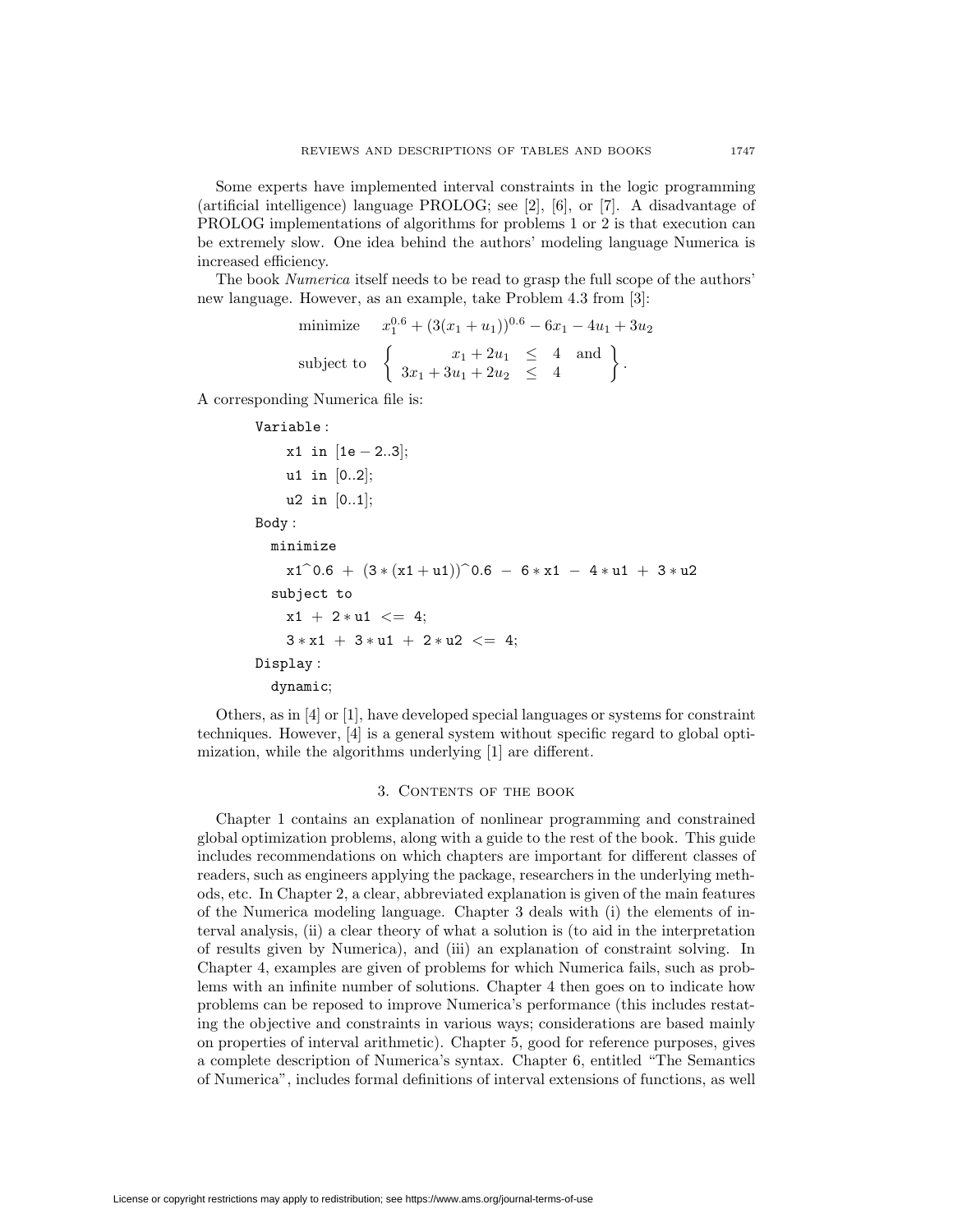as formal definitions of the relationship between the results Numerica gives and the exact solution to the original problem. The purpose of the formality in Chapter 6 is to aid intuitive understanding. Chapter 7 describes some details of the underlying algorithms used in the implementation of Numerica. Chapter 8 presents a sizable set of test problems, as well as numerous tables of performance results of running Numerica on these test problems. Two appendices give (i) a concise, diagramatic depiction of Numerica's syntax, and (ii) Numerica input files for the test problems.

#### 4. Overall assessment and recommendations

The book, overall, is clearly written, and should be accessible to nonexperts. It can serve both as a user's guide to the Numerica package and as an introduction to various techniques of interval global optimization. Additionally, the implementation details contain some ideas of possible interest to researchers in the field. The test results give an indication of the practicality and scope of applicability of the Numerica package; additionally, the completely specified test problem set can serve for benchmarking.

In summary, the book is *not* a comprehensive overview or a comprehensive reference to research in interval techniques for global optimization. The book *is* both a good introduction to interval global optimization and constraint solving and a good user's guide to the Numerica package. Although not comprehensive, the book *does* contain items of interest to researchers in the techniques for global optimization and nonlinear systems.

#### **REFERENCES**

- [1] A. B. Babichev, O. B. Kadyrova, T. P. Kashevarova, A. S. Leshchenko, and A. L. Semenov, UniCalc, A novel approach to solving systems of algebraic equations, *Interval Computations*, **1993**, no. 2, 29–47. CMP 94:15
- [2] F. Benhamou, Interval constraint logic programming. *Constraint Programming: Basics and Trends* (A. Podelski, editor), 1–21, Springer-Verlag, Berlin, 1995.
- [3] C. A. Floudas and P. M. Pardalos, *A Collection of Test Problems for Constrained Global Optimization Algorithms*, Lecture Notes in Computer Science, no. 455, Springer-Verlag, New York, 1990. MR **91m:**90154
- [4] E. Hyv¨onen and S. De Pascale, Interval computations on the spreadsheet, *Applications of Interval Computations* (R. B. Kearfott and V. Kreinovich, editors), Applied Optimization, 169–209, Kluwer, Dordrecht, Netherlands, 1996. MR **96m:**65052
- [5] R. B. Kearfott, *Rigorous global search*: *Continuous problems*, Kluwer, Dordrecht, Netherlands, 1996. MR **97i:**90003
- [6] H. Koch, A. Schenkel, and P. Wittwer, *Computer-assisted proofs in analysis and programming logic*: *A case study*, SIAM Rev. **38** (1996), no. 4, 565–604. MR **97k:**39001
- [7] P. Van Hentenryck, *Constraint satisfaction in logic programming*. MIT Press, Cambridge, MA, 1989. MR **91f:**68015

R. Baker Kearfott

Department of Mathematics University of Southwestern Louisiana Lafayette, LA 70504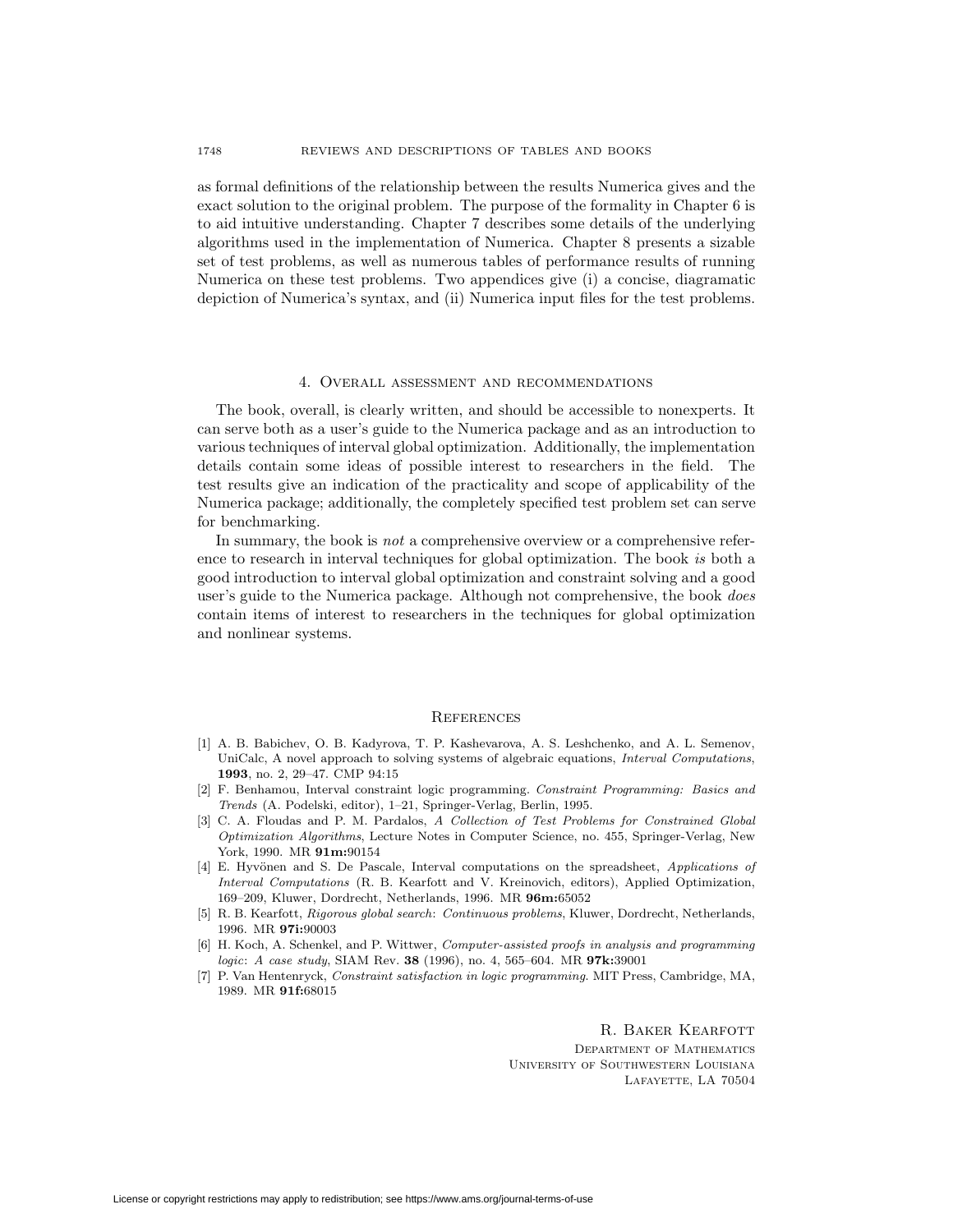# **21[68Q40]**—*Polynomial algorithms in computer algebra*, by F. Winkler, Springer-Verlag, Wien, New York, 1996, viii+270 pp., 24 cm, softcover, \$69.00

Any author in the area of computer algebra is faced with dilemmas forced upon him by the subject matter. Opinions vary on what exactly is computer algebra, but also the angle from which to present the material, and with it the target audience, must be carefully considered.

In *Polynomial algorithms in computer algebra*, Franz Winkler laudably attempts to demarcate clearly what he considers to be "computer algebra", and what part of it he intends to cover. For him computer algebra is synonymous with symbolic algebraic computation, which is concerned with the design, analysis, implementation and application of algebraic algorithms, that is, algorithms dealing with exact (non-numeric) computation in algebraic domains, striving to algebraic solutions. Winkler's interests are in the subarea dealing roughly with "polynomials"—the title refers to the subject, not to the complexity of the algorithms!

Of importance for the potential reader is the point of view chosen by the author to present his subject matter. Computer algebra has been claimed to be both a branch of mathematics and of computer science. Inclusion of Winkler's text in Springer's new series of *Texts and Monographs in Symbolic Computation* does not in itself reveal a view either way, as the publisher seems to aim at practitioners of both disciplines (yet the silver rather than yellow colour of the covers may suggest otherwise). But although definitions for most algebraic notions are briefly recalled, it is clearly expected that the reader is familiar with the elementary theory of (finite/*p*-adic/number) fields, (finite/polynomial/power series) rings, and, to a lesser extent, groups. Despite its mathematical orientation, this monograph is *not* a systematic account of basic algebra by way of algorithms, but rather an introduction into some of the available (polynomial algebraic) algorithms for accomplishing certain tasks. An analysis of the computational complexity of most algorithms is included, but these and other remarks of an information theoretic nature (such as about computer representation of algebraic objects) are provided at a pleasantly restrained rate (to my taste).

The author also deserves praise for the way he has dealt with the problems of presenting algorithms and of referring to computer algebra *systems*. By presenting most algorithms in a clear and concise combination of plain English and mathematical notation, he is able to avoid the use of lower level programming languages (C, Pascal) and of higher level system languages (like that of MAPLE) and their idiosyncrasies. The text provides no pointers to existing implementations, and remains system independent this way. Yet, users of the major systems will have no difficulty in locating the relevant functions.

Winkler's approach can be outlined as follows: motivated by a few "practical" applications, he develops a toolkit of algebraic techniques and algorithms, and shows in the final chapters how the motivating applications can be rephrased as algebraic problems allowing treatment by the tools he has provided. After an introduction, which includes a discussion of the notion of computer algebra and some other preliminaries, a chapter on arithmetic in basic algebraic domains follows. Just like any developer of a new computer algebra system seems to have to struggle with yet again reimplementing algorithms for basic but crucial operations like long integer arithmetic, and (multivariate) polynomial arithmetic (in sparse and recursive form), Winkler is unable to avoid their fairly lengthy description here. As a consequence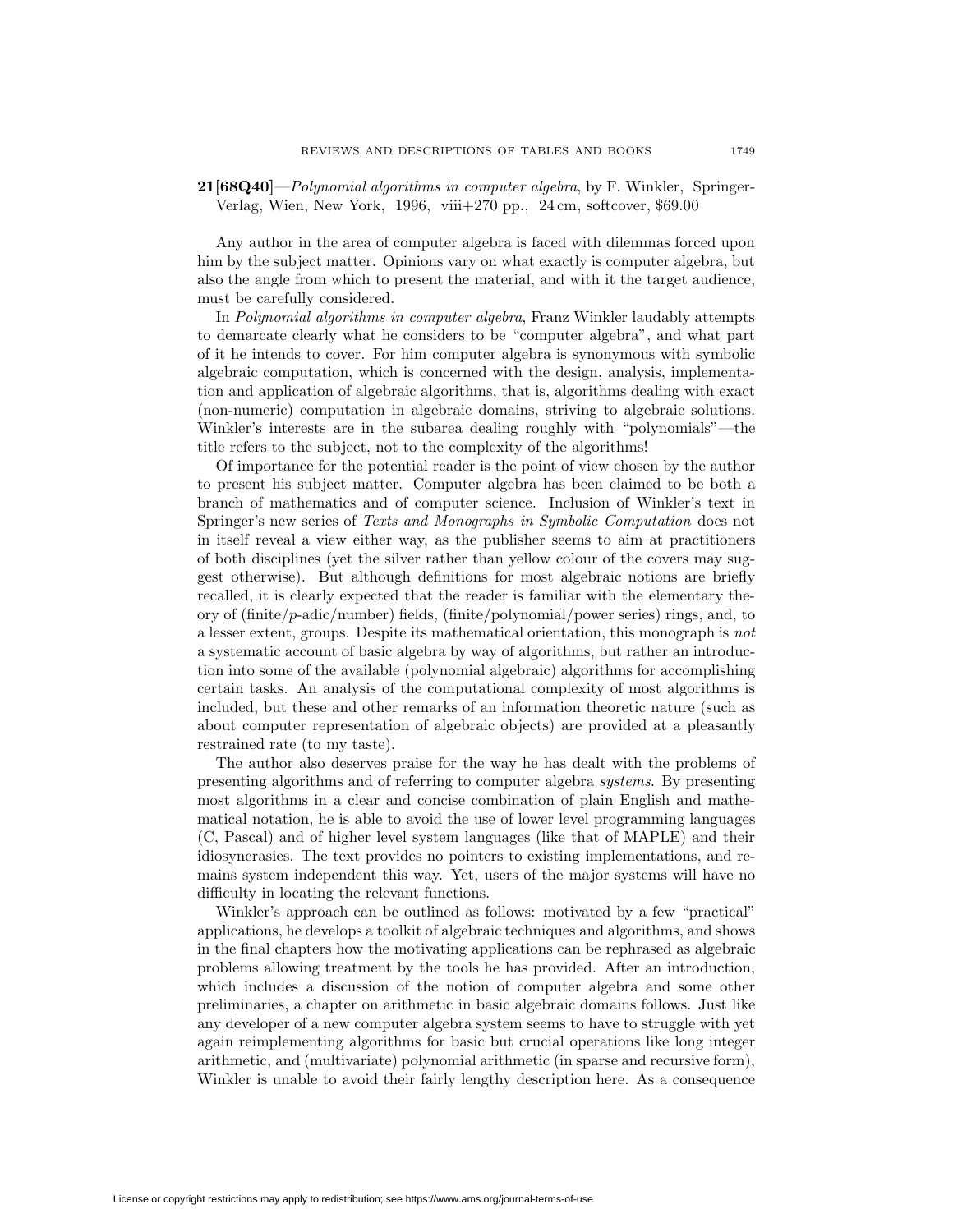we have reached page 50 (out of 250) before getting to the six main chapters on techniques in polynomial algebra, and the three chapters on their application. The inconsistent and confusing notation for residue class rings, finite fields and *p*-adic rings in the first chapters perhaps only deserves mentioning because of the contrast with otherwise high standards of exposition and consistency, and the reasonably adequate T<sub>E</sub>X typography and layout.

The six main chapters are concerned with "computing with homomorphic images" (Chinese remaindering, *p*-adic lifting, discrete Fourier transform), common divisors of polynomials, factorization of polynomials (over finite fields, integers, and number fields), decomposition of polynomials, solving systems of linear equations, and Gröbner bases. Each of these provides a good introduction into the area with many clear examples and exercises. Usually the author cuts a more or less straight path through the jungle of results, and although he does point out certain byways (particularly in the very good bibliographic notes), it is not always clear what their status is. For example, Berlekamp's polynomial factorization algorithm is nicely covered, and the chapter notes mention the existence of alternatives (like Cantor-Zassenhaus), but their relative merits are not discussed at all.

The three motivating applications are quantifier elimination in real closed fields, requiring a decision procedure for systems of polynomial (in)equalities (used in robotics, for example); indefinite summation, in particular of hypergeometric functions; and parametrization of algebraic curves. Gosper's algorithm for solving the second problem and the sketch of Collins's cylindrical algebraic decomposition algorithm for the first both suffer didactically from requiring very little of the background material. The discussion of curve parametrization builds much more nicely on the previous chapters.

In summary, this book provides a good, accessible, and up-to-date account of a particular branch of algorithmic algebra that may perhaps be described as the type practised at RISC, Linz. To me it does not seem suitable as an introductory text on polynomial algebra by way of algorithms, but it will probably prove to be of value to users of computer algebra systems in getting a feeling for the background, capabilities, and difficulties that such systems have in dealing with problems involving polynomial arithmetic.

> Wieb Bosma Vakgroep Wiskunde Universiteit van Nijmegen POSTBUS 9010 6500 GL Nijmegen THE NETHERLANDS *E-mail address*: wieb@sci.kun.nl

**22[00A69]**—*Computer algebra in industry: Problem solving in practice*, Arjeh M. Cohen (Editor), Wiley, Chichester, 1993,  $x+252$  pp.,  $23\frac{1}{2}$  cm, \$45.00

Computer algebra systems (e.g., Mathematica, MAPLE, etc.) are now familiar to the academic community. Courses are taught on their use and textbooks are being written using them, which in turn require the reader to use them to solve problems. An example is the differential geometry text by Gray [1]. The publicity for these systems uses phrases such as "environment for technical computing", and questions about how such systems have changed the practice of mathematics are